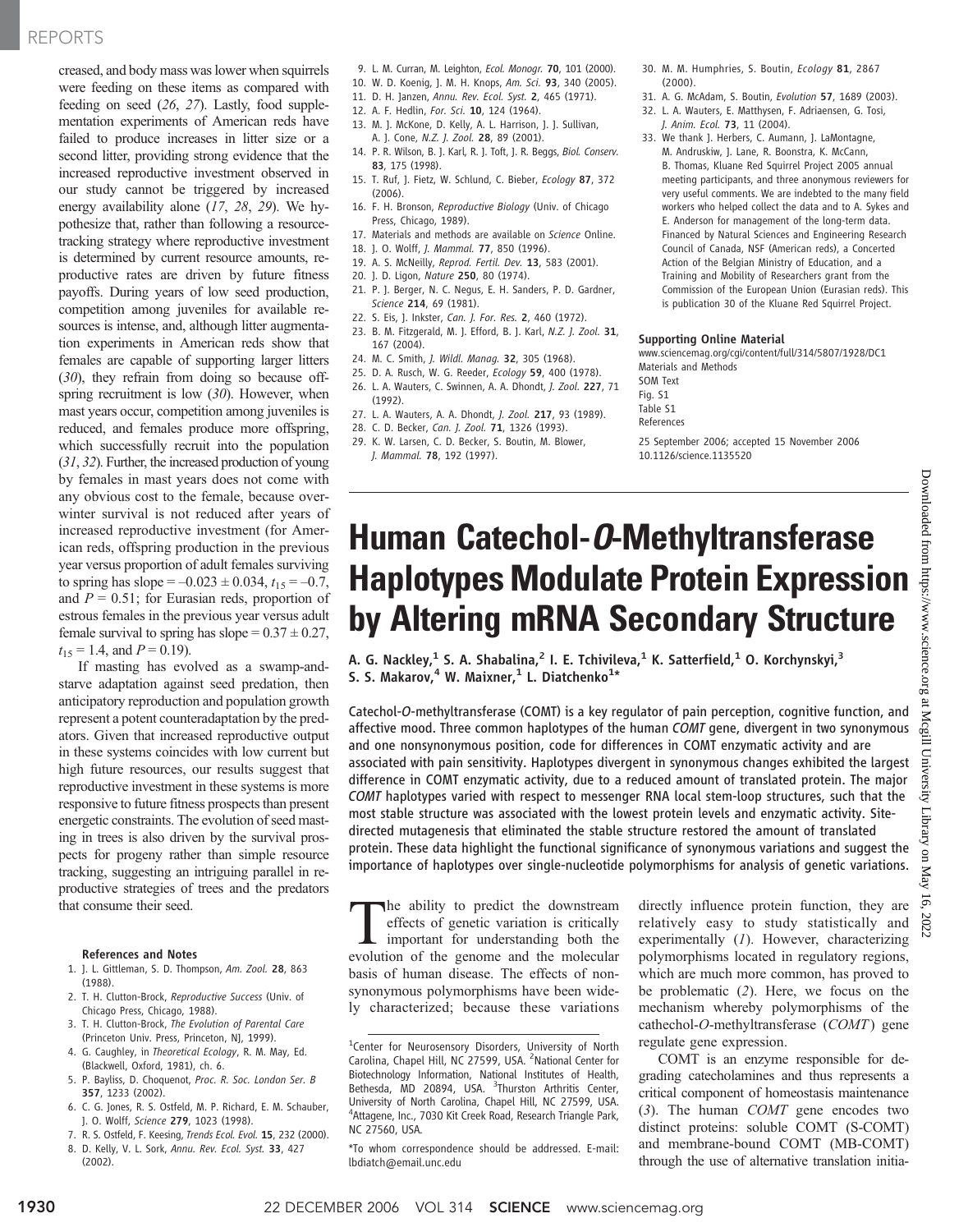tion sites and promoters (3). Recently, COMT has been implicated in the modulation of persistent pain (4–7). Our group demonstrated that three common haplotypes of the human COMT gene are associated with pain sensitivity and the likelihood of developing temporomandibular joint disorder (TMJD), a common chronic musculoskeletal pain condition (4). Three major haplotypes are formed by four single-nucleotide polymorphisms (SNPs): one located in the *S-COMT* promoter region (A/G; rs6269) and three in the S- and MB-COMT coding region at codons  $his^{62}his$  (C/T; rs4633), leu<sup>136</sup>leu (C/G; rs4818), and val<sup>158</sup>met (A/G; rs4680) (Fig. 1A). On the basis of subjects' pain responsiveness, haplotypes were designated as low (LPS; GCGG), average (APS; ATCA), or high (HPS; ACCG) pain sensitive. Individuals carrying HPS/APS or APS/APS diplotypes were nearly 2.5 times as likely to develop TMJD. Previous data further suggest that COMT haplotypes code for differences in COMT enzymatic activity (4); however, the molecular mechanisms involved have remained unknown.

A common SNP in codon 158 (val<sup>158</sup>met) has been associated with pain ratings and

Fig. 1. Common haplotypes of the human COMT gene differ with respect to mRNA secondary structure and enzymatic activity. (A) A schematic diagram illustrates COMT genomic organization and SNP composition for the three haplotypes. Percent frequency of each haplotype in a cohort of healthy Caucasian females, and percent independent SNP contribution to pain sensitivity, are indicated. (B) The local stem-loop structures associated with each of the three haplotypes are shown. Relative to the LPS and APS haplotypes, the HPS local stem-loop structure had a higher folding potential. (C and D) The LPS haplotype exhibited the highest, while the HPS haplotype exhibited the lowest enzymatic activity and protein levels in cells expressing COMT. \*\*\* $P$  < 0.001, ≠ LPS.  $^{+++}P < 0.001$ , ≠ APS.

 $\mu$ -opioid system responses (7) as well as addiction, cognition, and common affective disorders  $(3, 8-10)$ . The substitution of valine (Val) by methionine (Met) results in reduced thermostability and activity of the enzyme (3). It is generally accepted that  $val^{158}$  met is the main source of individual variation in human COMT activity; numerous studies have identified associations between the low-activity met allele and several complex phenotypes (3, 8, 10). However, observed associations between these conditions and the *met* allele are often modest and occasionally inconsistent (3). This suggests that additional SNPs in the COMT gene modulate COMT activity. Indeed, we found that haplotype rather than an individual SNP better accounts for variability in pain sensitivity (4). The HPS and LPS haplotypes that both code for the stable  $val^{158}$ variant were associated with the two extremepain phenotypes; thus, the effect of haplotype on pain sensitivity in our study cannot be explained by the sum of the effects of functional SNPs. Instead, the  $val^{158}$ met SNP interacts with other SNPs to determine phenotype. Because variation in the S-COMT promoter region does not contribute to pain



phenotype (Fig. 1A), we suggest that the rate of mRNA degradation or protein synthesis is affected by the structural properties of the haplotypes, such as haplotype-specific mRNA secondary structure.

Previous reports have shown that polymorphic alleles can markedly affect mRNA secondary structure  $(11, 12)$ , which can then have functional consequences on the rate of mRNA degradation  $(11, 13)$ . It is also plausible that polymorphic alleles directly modulate protein translation through alterations in mRNA secondary structure, because protein translation efficiency is affected by mRNA secondary structure  $(14-16)$ . To test these possibilities, we evaluated the affect of LPS, APS, and HPS haplotypes on the stability of the corresponding mRNA secondary structures (17).

Secondary structures of the full-length LPS, APS, and HPS mRNA transcripts were predicted by means of the RNA Mfold (18, 19) and Afold (20) programs. The mRNA folding analyses demonstrated that the major COMT haplotypes differ with respect to mRNA secondary structure. The LPS haplotype codes for the shortest, least stable local stem-loop structure, and the HPS haplotype codes for the longest, most stable local stem-loop structure in the val<sup>158</sup> region for both S-COMT and  $MB-COMT$ . Gibbs free energy ( $\Delta G$ ) for the stemloop structure associated with the HPS haplotype is  $\sim$ 17 kcal/mol less than that associated with the LPS haplotype for both S-COMT and MB-COMT (Fig. 1B and fig. S1A). Additional evidence supporting predicted RNA folding structures was obtained by generating consensus RNA secondary structures based on comparative analysis of COMT sequences from eight mammalian species (fig. S2). The consensus RNA folding structures were LPS-like and did not contain highly stable local stem-loop structures analogous to the human HPS-like form. Thus, substantial deviation from consensus structure, as observed for the HPS haplotype, should have notable functional consequences. Additional studies were conducted to test this molecular modeling.

We constructed full-length S- and MB-COMT cDNA clones in mammalian expression vectors that differed only in three nucleotides corresponding to the LPS, APS, and HPS haplotypes (17, 21). Rat adrenal (PC-12) cells were transiently transfected with each of these six constructs. COMT enzymatic activity, protein expression, and mRNA abundance were measured. Relative to the LPS haplotype, the HPS haplotype showed a 25- and 18-fold reduction in enzymatic activity for S- and MB-COMT constructs, respectively (Fig. 1C and fig. S1B). The HPS haplotype also exhibited marked reductions in S- and MB-COMT protein expression (Fig. 1D and fig. S1C). The APS haplotype displayed a moderate 2.5- and 3 fold reduction in enzymatic activity for S- and MB-COMT constructs, respectively, while pro-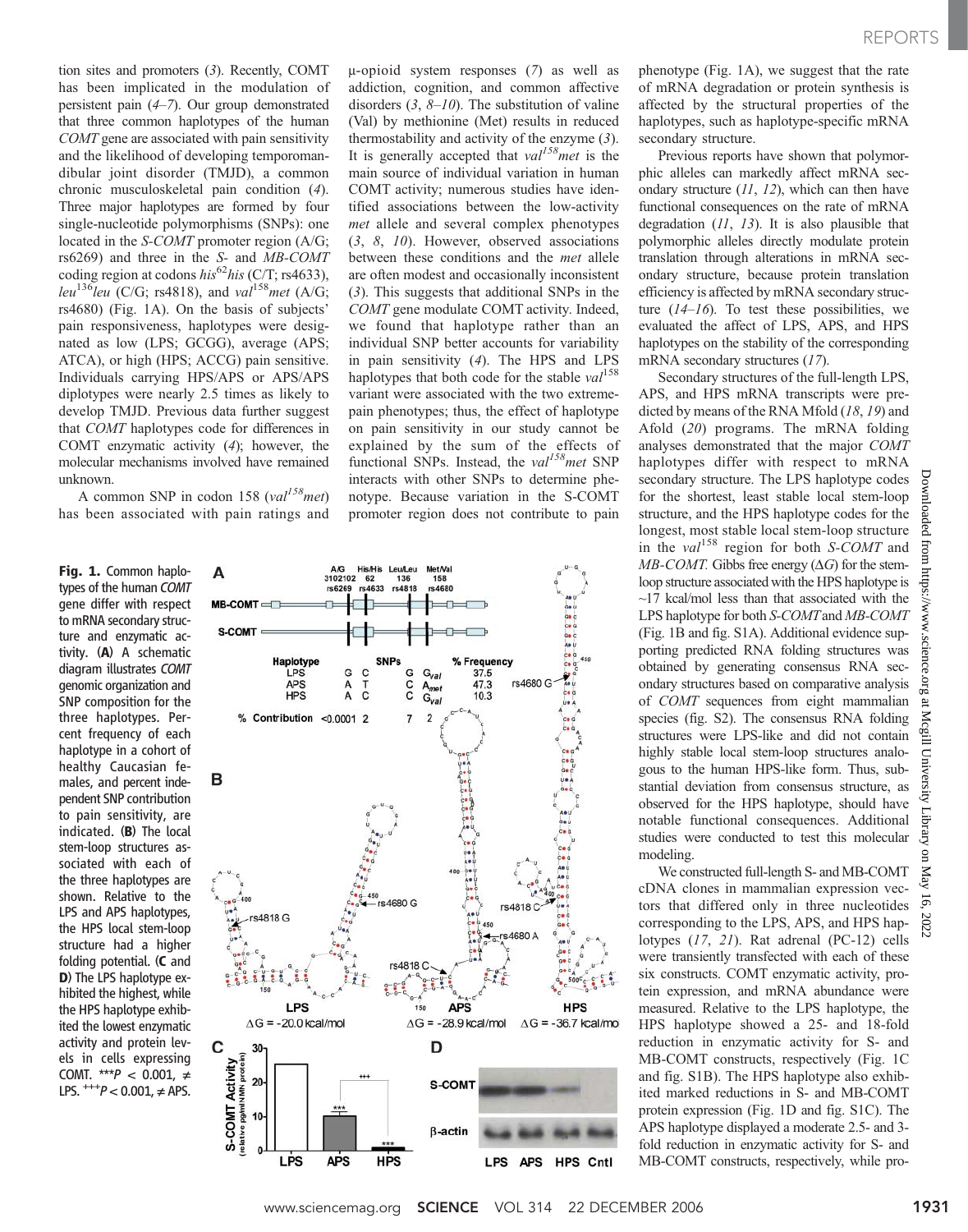## REPORTS

tein expression levels did not differ. The moderate reduction in enzymatic activity produced by the APS haplotype is most likely due to the previously reported decrease in protein thermostability coded by the  $met^{158}$  allele (3). These data illustrate that the reduced enzymatic activity corresponding to the HPS haplotype is paralleled by reduced protein levels, an effect that could be mediated by local mRNA secondary structure at the level of protein synthesis and/or mRNA degradation. Because total RNA abundance and RNA degradation rates did not parallel COMT protein levels (fig. S2), differences in protein translation efficiency likely results from differences in the local secondary structure of corresponding mRNAs.

To directly assess this hypothesis, we performed site-directed mutagenesis (17). The stable stem-loop structure of S- and MB-COMT mRNA corresponding to the HPS haplotype is supported by base pairs between several critical nucleotides, including 403C and 479G in S-COMT and 625C and 701G in MB-COMT (Fig. 2A and fig. S3A). Mutation of 403C to G in S-COMT or 625C to G in MB-COMT destroys the stable stem-loop structure and converts it into a LPS haplotype–like structure (HPS Lsm). Double mutation of

Fig. 2. Site-directed mutagenesis that destroys the stable stem-loop structure corresponding to the HPS haplotype restores COMT enzymatic activity and protein expression. (A) The mRNA structure corresponding to the HPS haplotype was converted to an LPS haplotype-like structure (HPS Lsm) by single mutation of 403C to G. The original HPS haplotype structure (HPS dm) was restored by double mutation of interacting nucleotides 403C to G and 479G to C.  $(B \text{ and } C)$ The HPS Lsm exhibited COMT enzymatic activity and protein levels equivalent to those of the LPS haplotype, whereas the HPS dm exhibited reduced enzymatic activity. \*\*\*P < 0.001, ≠ LPS.

mRNA in position 403C to G and 479G to C in S-COMT or 625C to G and 701G to C in MB-COMT reconstructs the original long stem-loop structure (HPS dm). The single- and doublenucleotide HPS mutants (HPS Lsm and HPS dm, respectively) were transiently transfected to PC-12 cells. As predicted by the mRNA secondary-structure folding analyses, the HPS Lsm exhibited increased COMT enzymatic activity and protein levels equivalent to those of the LPS haplotype, whereas the HPS dm exhibited reduced enzymatic activity and protein levels equivalent to those of the original HPS haplotype (Fig. 2, B and C; fig. S3, B and C). These data rule out the involvement of RNA sequence recognition motifs or codon usage in the regulation of translation. In contrast to the HPS haplotype, protein levels did not parallel COMT enzymatic activity for the APS haplotype and site-directed mutagenesis confirmed that the  $met^{158}$  allele, not a more stable mRNA secondary structure, drives the reduced enzymatic activity observed for the APS haplotype (fig. S4). This difference is moderate relative to the mRNA structure–dependent difference coded by LPS and HPS haplotypes. These results were verified by an alternate approach of modifying mRNA secondary structure (fig. S5).



Our data have very broad evolutionary and medical implications for the analysis of variants common in the human population. The fact that alterations in mRNA secondary structure resulting from synonymous changes have such a pronounced effect on the level of protein expression emphasizes the critical role of synonymous nucleotide positions in maintaining mRNA secondary structure and suggests that the mRNA secondary structure, rather than independent nucleotides in the synonymous positions, should undergo substantial selective pressure (22). Furthermore, our data stress the importance of synonymous SNPs as potential functional variants in the area of human medical genetics. Although nonsynonymous SNPs are believed to have the strongest impact on variation in gene function, our data clearly demonstrate that haplotypic variants of common synonymous SNPs can have stronger effects on gene function than nonsynonymous variations and play an important role in disease onset and progression.

#### References and Notes

- 1. L. Y. Yampolsky, F. A. Kondrashov, A. S. Kondrashov, Hum. Mol. Genet. 14, 3191 (2005).
- 2. J. C. Knight, J. Mol. Med. 83, 97 (2005). 3. P. T. Mannisto, S. Kaakkola, Pharmacol. Rev. 51, 593
- (1999). 4. L. Diatchenko et al., Hum. Mol. Genet. 14, 135
- (2005). 5. J. J. Marbach, M. Levitt, J. Dent. Res. 55, 711 (1976).
- 6. T. T. Rakvag et al., Pain 116, 73 (2005).
- 7. J. K. Zubieta et al., Science 299, 1240 (2003).
- 8. G. Winterer, D. Goldman, Brain Res. Brain Res. Rev. 43, 134 (2003).
- 9. B. Funke et al., Behav. Brain Funct. 1, 19 (2005). 10. G. Oroszi, D. Goldman, Pharmacogenomics 5, 1037 (2004).
- 11. J. Duan et al., Hum. Mol. Genet. 12, 205 (2003).
- 12. L. X. Shen, J. P. Basilion, V. P. Stanton Jr., Proc. Natl. Acad. Sci. U.S.A. 96, 7871 (1999).
- 13. I. Puga et al., Endocrinology 146, 2210 (2005).
- 14. K. Mita, S. Ichimura, M. Zama, T. C. James, J. Mol. Biol. 203, 917 (1988).
- 15. T. D. Schmittgen, K. D. Danenberg, T. Horikoshi, H. J. Lenz, P. V. Danenberg, J. Biol. Chem. 269, 16269 (1994).
- 16. A. Shalev et al., Endocrinology 143, 2541 (2002).
- 17. Materials and methods are available as supporting material on Science Online.
- 18. D. H. Mathews, J. Sabina, M. Zuker, D. H. Turner, J. Mol. Biol. 288, 911 (1999).
- 19. M. Zuker, Nucleic Acids Res. 31, 3406 (2003).
- 20. A. Y. Ogurtsov, S. A. Shabalina, A. S. Kondrashov, M. A. Roytberg, Bioinformatics 22, 1317 (2006).
- 21. Sequence accession numbers: S-COMT clones BG290167, CA489448, and BF037202 represent LPS, APS, and HPS haplotypes, respectively. Clones corresponding to all three haplotypes and including the transcriptional start site were constructed by use of the unique restriction enzyme Bsp MI. The gene coding region containing all three SNPs was cut and inserted into the plasmids through use of the S-COMT (BG290167) and MB-COMT (BI835796) clones containing the entire COMT 5′ and 3′ ends as a backbone vector.
- 22. S. A. Shabalina, A. Y. Ogurtsov, N. A. Spiridonov, Nucleic Acids Res. 34, 2428 (2006).

Downloaded from https://www.science.org at Mcgill University Library on May 16, 2022

2022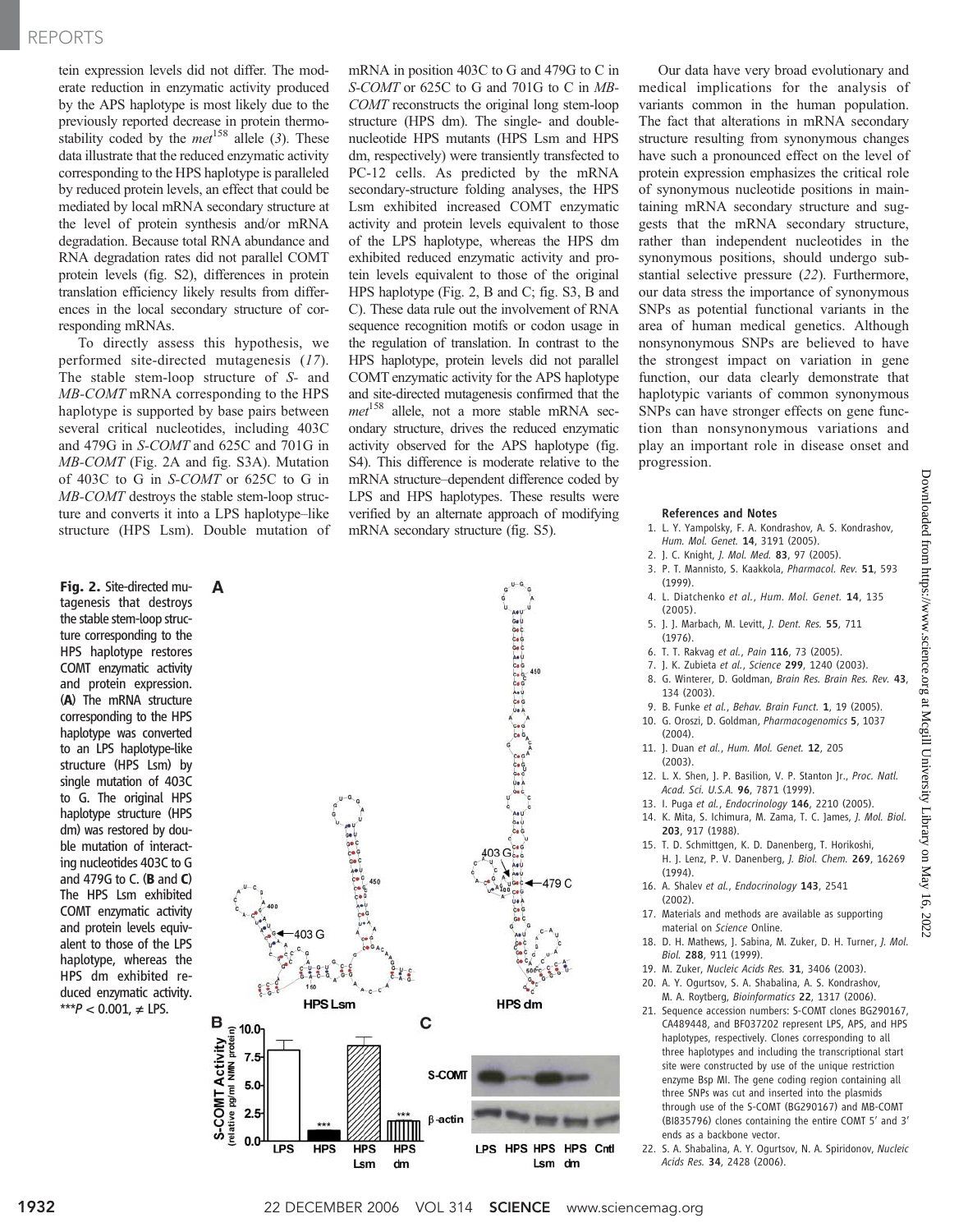the NIH, National Center for Biotechnology Information.

Supporting Online Material

www.sciencemag.org/cgi/content/full/314/5807/1930/DC1 Materials and Methods

SOM Text Figs. S1 to S6 References

13 June 2006; accepted 16 November 2006 10.1126/science.1131262

# Lineages of Acidophilic Archaea Revealed by Community Genomic Analysis

Brett J. Baker,<sup>1</sup> Gene W. Tyson,<sup>2</sup> Richard I. Webb,<sup>3</sup> Judith Flanagan,<sup>2</sup>\* Philip Hugenholtz,<sup>2</sup>† Eric E. Allen,<sup>2</sup>‡ Jillian F. Banfield<sup>1,2</sup>§

Novel, low-abundance microbial species can be easily overlooked in standard polymerase chain reaction (PCR)–based surveys. We used community genomic data obtained without PCR or cultivation to reconstruct DNA fragments bearing unusual 16S ribosomal RNA (rRNA) and proteincoding genes from organisms belonging to novel archaeal lineages. The organisms are minor components of all biofilms growing in pH 0.5 to 1.5 solutions within the Richmond Mine, California. Probes specific for 16S rRNA showed that the fraction less than 0.45 micrometers in diameter is dominated by these organisms. Transmission electron microscope images revealed that the cells are pleomorphic with unusual folded membrane protrusions and have apparent volumes of <0.006 cubic micrometer.

**Our** understanding of the variety of<br>microorganisms that populate natural<br>development of polymerase chain reaction microorganisms that populate natural environments was advanced by the development of polymerase chain reaction (PCR)–based, cultivation-independent methods that target one or a small number of genes  $(1-3)$ . Genomic analyses of DNA sequence fragments

derived from multispecies consortia (4–6) and whole environments (7–9) have provided new information about diversity and metabolic potential. However, PCR-based methods have limited ability to detect organisms whose genes are significantly divergent relative to gene sequences in databases, and most cultivationindependent genomic sequencing approaches are relatively insensitive to organisms that occur at low abundance. Consequently, it is likely that low-abundance microorganisms distantly related to known species will be undetected members of natural consortia, even in low complexity systems such as acid mine drainage  $(AMD)$   $(10)$ .

An important way in which microorganisms affect geochemical cycles is by accelerating the dissolution of minerals. For example, microorganisms can derive metabolic energy by oxidizing iron released by the dissolution of pyrite  $(FeS_2)$ . The ferric iron by-product promotes further pyrite dissolution, leading to AMD generation. AMD solutions forming underground in the Richmond Mine at Iron Mountain, California, are warm  $(30^{\circ}$  to 59 $^{\circ}$ C), acidic (pH  $\sim$ 0.5 to 1.5), metal-rich [submolar Fe<sup>2+</sup> and micromolar As and Cu  $(11)$ ] and host active microbial communities. Extensive cultivationindependent sequence analysis of functional and rRNA genes (11, 12) revealed that biofilms contain a significant number of Archaea, but the diversity reported to date has been limited to the order Thermoplasmatales (10). Current models for AMD generation thus include only these species.

The genomes of the five dominant members of one biofilm community from the "5-way" region of the Richmond Mine (fig. S1) were largely reconstructed through the assembly of 76 Mb of shotgun genomic sequence (4). Previously unreported is a genome fragment that encodes part of the 16S rRNA gene of a novel archaeal lineage: Archaeal Richmond Mine Acidophilic Nanoorganism (ARMAN-1). Using an expanded data set that now comprises more than 100 Mb of genomic sequence, we reconstructed a contiguous 4.2-kb fragment adjacent to this gene. A second 13.2-kb genome fragment encoding a 16S rRNA gene from an organism that is related to ARMAN-1 (ARMAN-2) was reconstructed from 117 Mb of community genomic sequence derived from a biofilm from the A drift (fig. S1). Within the data sets from each site, results to date indicate that each ARMAN population is near-clonal.

Comparison of the ARMAN-1 and -2 DNA fragments revealed some gene rearrangements, insertions, and deletions (Fig. 1). Genes present in both organisms encode putative inorganic pyrophosphatases, a transcription regulator, and a gene shown to be an arsenate reductase (13). Comparative analysis of these genes with sequences in the public databases consistently



### **ARMAN-2**

Fig. 1. Comparison of syntenous genomic regions of ARMAN-1 [from the "5-way" (CG) community (4)] and ARMAN-2 (from the UBA community). Orthologs and their protein identity are indicated by the red bands. The percentage similarity for the 16S rRNA gene sequences is also shown. Numbers at ends indicate length (number of nucleotides); predicted open reading frames for hypothetical proteins are indicated by boxes.

<sup>&</sup>lt;sup>1</sup>Department of Earth and Planetary Sciences, University of California, Berkeley, CA 94720, USA. <sup>2</sup> Environmental Science, Policy, and Management, University of California, Berkeley, CA 94720, USA. <sup>3</sup>Centre for Microscopy and Microanalysis and Department of Microbiology and Parasitology, University of Queensland, Brisbane 4072, Australia.

<sup>\*</sup>Present address: University of California, San Francisco, CA 94143, USA.

<sup>†</sup>Present address: Department of Energy Joint Genome Institute, Walnut Creek, CA 94598, USA.

<sup>‡</sup>Present address: University of California, San Diego, La Jolla, CA 92093, USA.

<sup>§</sup>To whom correspondence should be addressed. E-mail: jill@eps.berkeley.edu